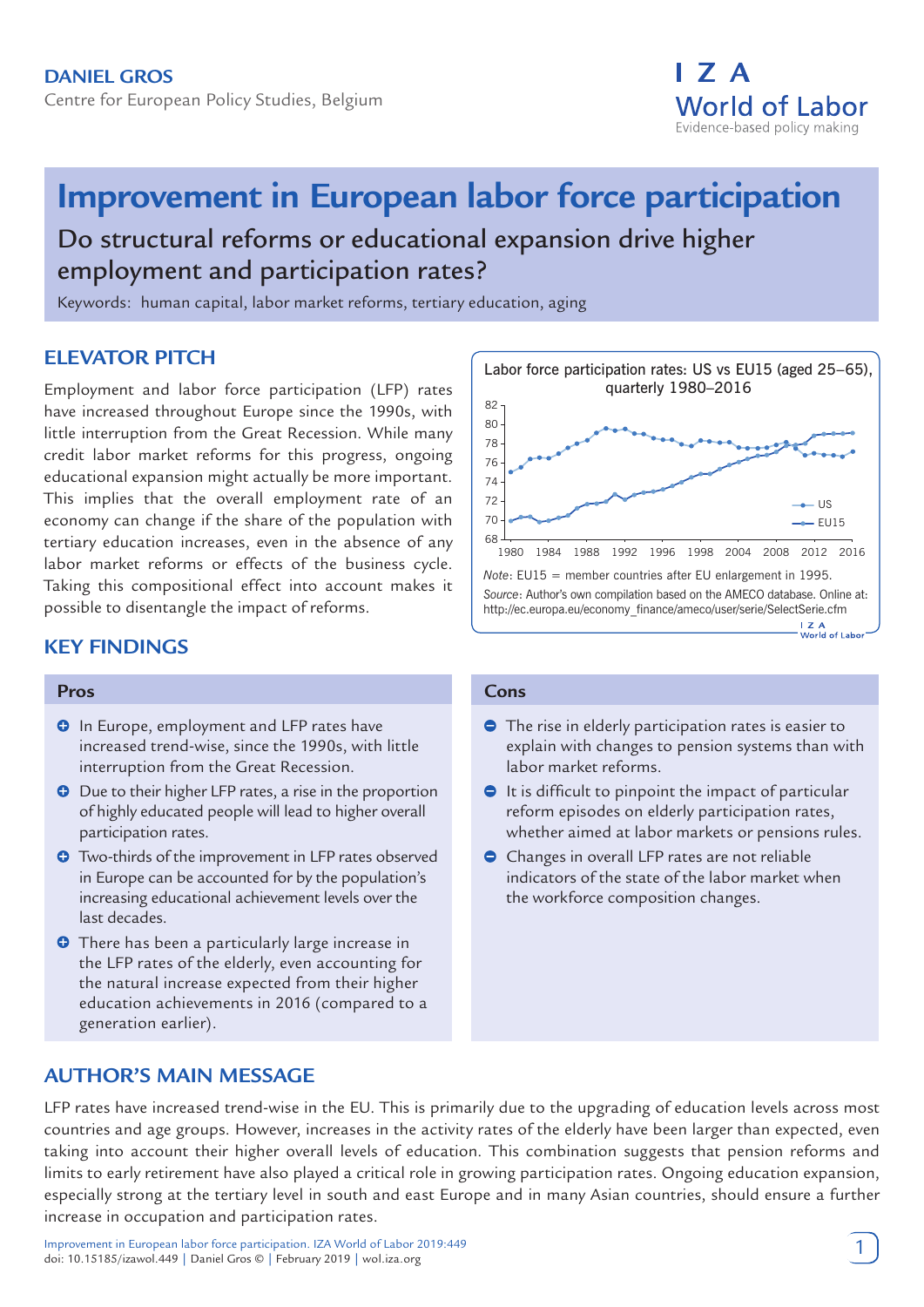# **MOTIVATION**

Labor market reforms have been on the agenda in Europe for a long time. At the turn of the century, conventional wisdom said that not enough people were participating in the labor market. This inspired one of the key goals of the Lisbon Agenda, namely to match the (then) US employment rate of 70% of the working-age population. This goal was almost achieved by the time the financial crisis hit in 2007–2008. The Great Recession has since brought unemployment to the fore. But as the recovery strengthens, labor markets are again improving, even in the periphery of the Euro area. The key strategic questions for European labor markets are thus whether the improvement until 2007–2008 was due to reforms or other structural changes in labor supply, and how the cyclical trends can be disentangled from the underlying trends?

This article views labor force participation (LFP) rates (understood here as the proportion of the working-age population that is either employed or unemployed) as the main indicator of the state of a labor market, rather than unemployment or employment rates. This is based on the belief that variations in the employment and unemployment rates are driven mainly by the business cycle. While achieving an employment rate of 75% remains one of the headline goals of the EU's official Europe 2020 growth strategy, this now seems impossible to reach. Before the crisis started in 2007/8, close to 70% of the EU's population aged 15–64 worked. One effect of the crisis is that this percentage declined in 19 countries from 2008 to 2013, though the previous peak has now been reached again. For most countries, the employment gains during the pre-crisis boom were not completely erased during the ensuing recession.

Moreover, the high unemployment rates, which still persist in a few countries, have not "discouraged" many workers from leaving the labor force. Contrary to what many expected (and what happened in the US) there has actually been an increase, rather than a fall, in the EU's LFP rate since the crisis.

A longer-term view of European labor markets thus suggests a more positive outlook than that suggested by unemployment rates alone. The key question is: what are the drivers behind this trend-wise increase in participation rates? The European Commission has argued that this is due to the wave of labor market reforms passed in the last six years, especially in countries with adjustment programs [1]. After the acute phase of the crisis passed, reforms concerned job protection, wage setting, and working time. But, reforms have also affected other areas, such as unemployment benefits, notably by decreasing their generosity while increasing coverage.

A key point to consider is that one additional factor has helped push LFP higher, namely educational expansion. Moreover, the increase in LFP has been strongest among one segment of the population: the elderly. This suggests that pension reforms, especially those affecting early retirement, have been more important than labor market reforms.

## **DISCUSSION OF PROS AND CONS**

One critical choice to make when it comes to the evaluation of the labor market is the precise definition of the indicator to use, in this case, LFP (activity) rates. In the US, this is usually defined as the ratio of the sum of the employed and the unemployed to the entire population over the age of 15 [2], [3]. This indicator is obviously affected by aging: as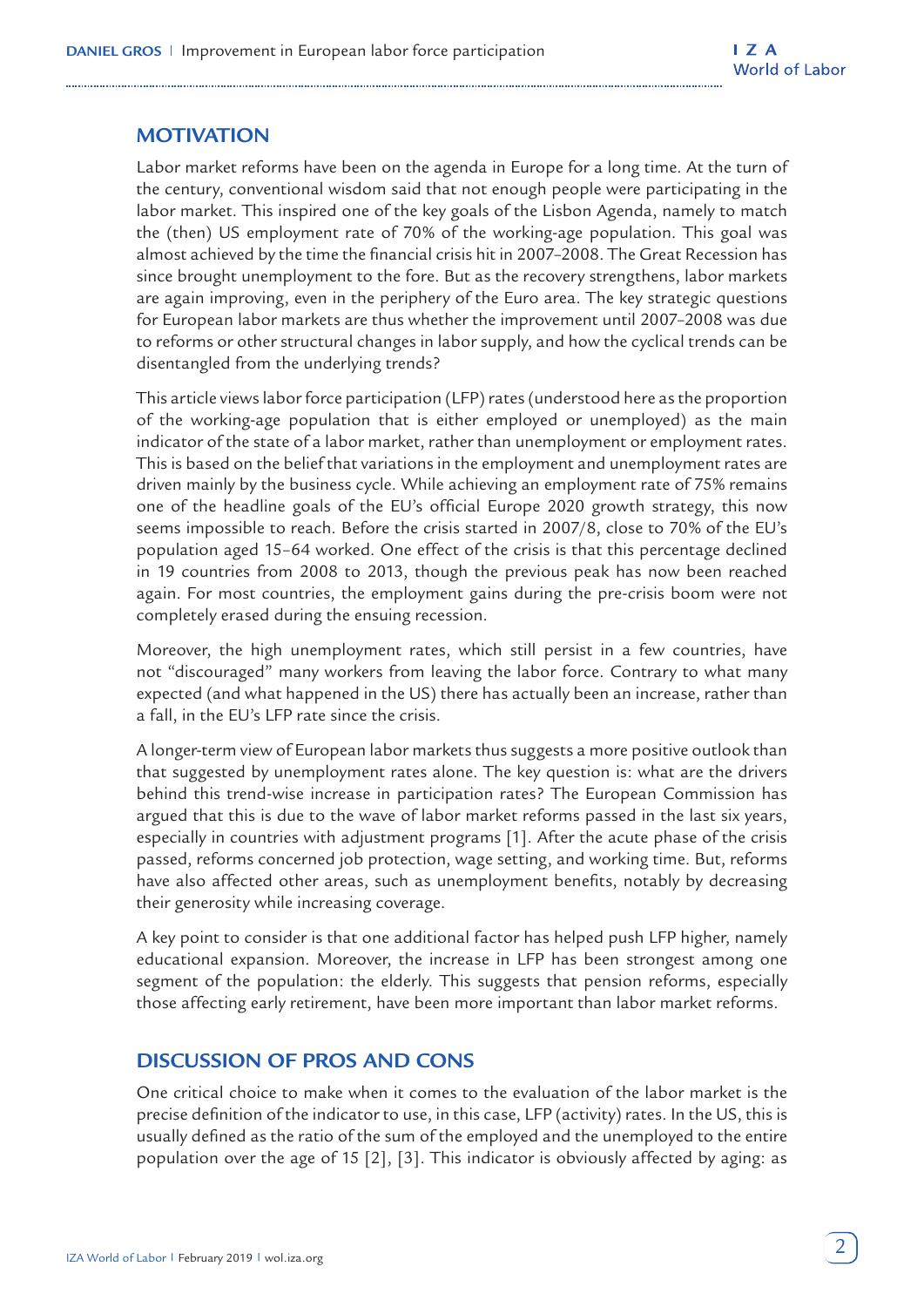the proportion of the elderly increases, this ratio falls, since very few of the elderly (above the age of 64) work. A different definition has been adopted in this article, namely the ratio of the sum of the employed and unemployed to the working-age population. There are many different definitions of "working age" used in official statistics. The age bracket taken here is 25 to 64, since many 15 to 25-year-olds study instead of work, and any increase in the proportion of the young going to college or university might thus show up as a lower LFP rate.

To provide some background on participation trends, the illustration on page 1 shows the LFP rates of the EU15 (the member countries following EU enlargement in 1995) and the US since the 1980s. A very regular upwards trend can be observed for the EU, but not for the US. In the US, the activity rate reached a peak in 1990 and then declined gradually. By contrast, the activity rate for the EU15 starts in 1980 at 70% and increases gradually but continuously (without interruption through the 2007–2008 financial crisis), until the 'euro' recession of 2011–2012, when it reaches a plateau just below 80%, but slightly higher than the US value, which is now below 78%. The last 30 years have thus seen a sea change in Europe, with tens of millions more participating in the labor market.

## **The key role of education**

A key empirical pattern with almost universal validity (among OECD countries) is that employment and activity rates vary with skill levels. The higher-skilled have higher employment rates. For example, in 2013, the average employment rate in the EU of those without completed secondary education was about 53%, while it was 83% for those with completed tertiary education. Data on unemployment show the mirror image of this, with substantially lower rates (by about five percentage points (pp)) for those with a tertiary education. Likewise, the difference between the two groups in LFP rates was about 25 pp (63% without completed secondary versus 88% for those with tertiary education). Moreover, the activity rates for those with high educational attainment vary very little across countries. For those with tertiary education, the standard deviation across all 28 EU member states is only 2.4, against 7.4 for those without completed secondary education (more on this below).

The observation that people with higher levels of education perform better in the labor market is not new [4]. The explanation lies somewhere at the crossroad between human capital theory and signaling theory [5], [6]. In terms of the former, employers have a preference for workers with higher education levels because they possess a greater body of knowledge, which benefits the firm. Such knowledge can be sector-specific, as with an engineer who has to compute the resistance of a certain material, or general, like the ability to better communicate findings. Signaling, on the other hand, can play a key role in the hiring process. Faced with many applications, but little personal information about qualifications, a degree from a prestigious institution or better grades might provide a signal of general underlying qualities. However, an influential researcher argued in the 1990s that signaling cannot be a major factor in the long term, since firms would not continue to hire graduates for a long time if workers without a degree, but with more experience, proved to be more productive [7].

At the individual level, the incentive to take up a job is clearly stronger for the higher-skilled since they typically earn much more. In many EU countries, the college wage premium,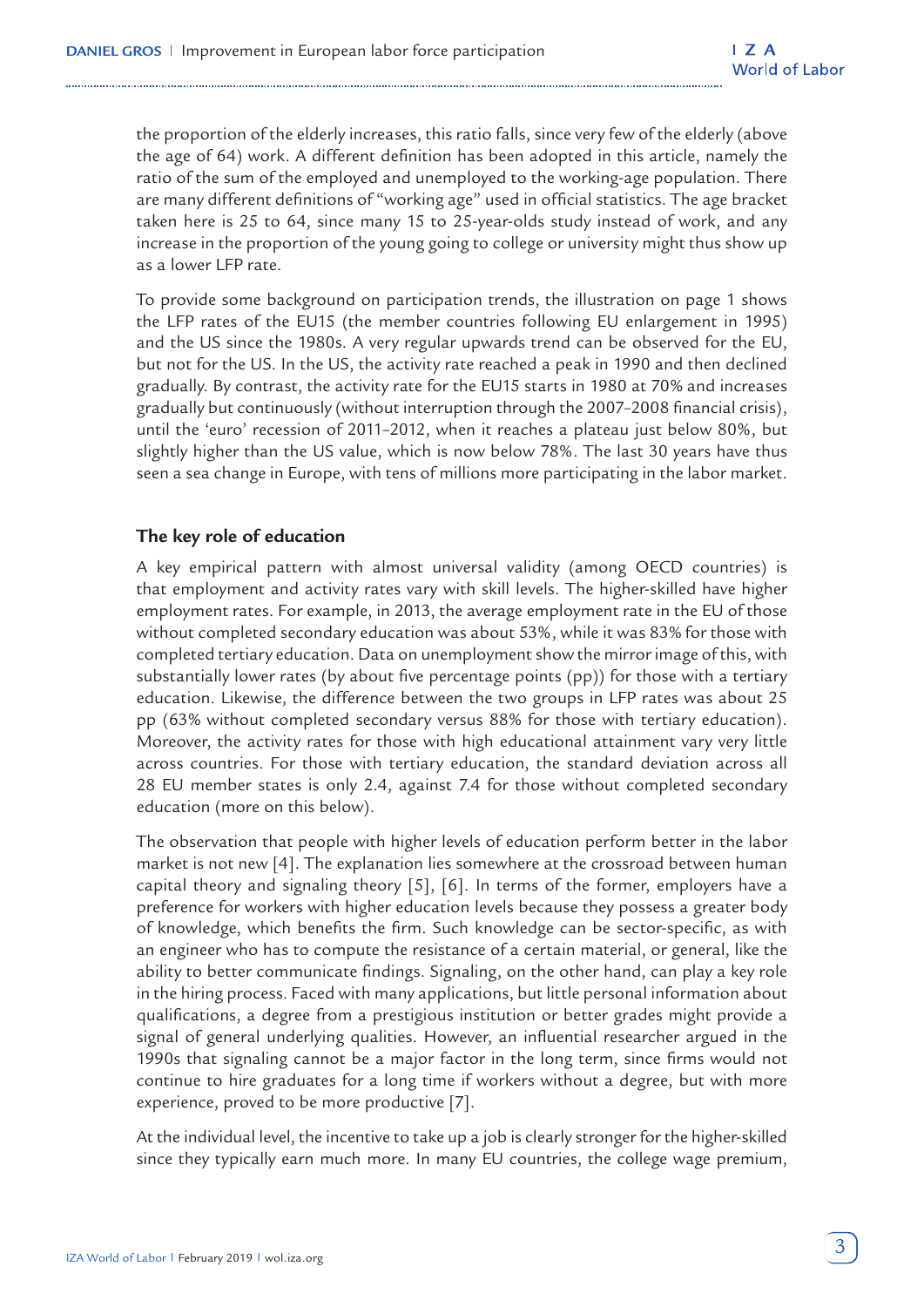i.e. the ratio of the average earnings of those with a tertiary degree to those who have not completed secondary education, ranges from 120% to over 200%. Moreover, a high-skilled person also has a much higher probability of finding a job given the much lower unemployment rates for the high-skilled. Thus, for any given reservation wage (i.e. the wage that ensures higher income than unemployment benefits), a college graduate has a much stronger incentive to participate in the labor market.

An important question to examine is whether superior labor market performances remain as higher education becomes a mass phenomenon. The answer is most likely yes [8]. Even in the US, where today over 40% of the working-age population has a tertiary degree, the LFP rate of the high-skilled remains around 80%, compared with 60% for the lowskilled (and there are also large differences in the corresponding unemployment rates) [9]. Further supporting this conclusion is the fact that activity rates for the high-skilled are not lower in countries with a high share of university graduates (compared with other countries where a smaller share of the working-age population completed university).

Moreover, as will be documented below, shifts in the composition of the workforce toward tertiary graduates are not associated with lower activity rates of the lowerskilled. This provides another indication that signaling, which might favor graduates at the expense of others, cannot be the only explanation for the higher activity rates of those with formally higher skills.

The huge difference in employment and LFP rates among those with the lowest and highest skills suggests that there could be important compositional effects on the overall labor market indicators if the composition of the labor force shifts. For example, if 12% of the labor force shifts from the lowest to the highest skill class, and the difference in those classes' LFP rates was originally 25 pp, all else being equal, an increase in the average LFP rate of 3 pp would be expected, just because of the composition effect. Changes in overall LFP rates are thus unreliable indicators of the state of the labor market when the composition changes. Labor market reforms can be said to affect outcomes mainly if a change in the employment or LFP rates is observed within skill classes (i.e. especially if the low-skilled participate more).

Figure 1 shows the average EU activity rates by skill class and overall for 2000 (the earliest year with consistent data available) and 2016. Panel A shows that the composition of the working-age population has changed: the share of the low-skilled has fallen by about 15 pp, whereas that of the high-skilled has increased by a corresponding amount, leaving the share of the middle-level little changed at somewhat below one-half.

Panel B shows activity rates by skill class and on average. The overall average increased by over 5 pp (from 74.7% to 80%), but within each skill class there was little change. This suggests that a skill upgrade, rather than labor market reforms, has been responsible for most of the progress seen since the turn of the century.

The participation of the high skill class (those with tertiary education) and those with medium skills (those with completed secondary education) increased only marginally (by 1 pp). The only group for which discernable progress is observed is the low-skilled (those with less than completed secondary education, or the International Standard Classification of Education (ISCED) level 0–2) whose participation rate increased by over 3 pp (from 59.7% to 63%) over this period. If looking to trace the impact of labor market reforms, the focus would have to be on this segment of the population.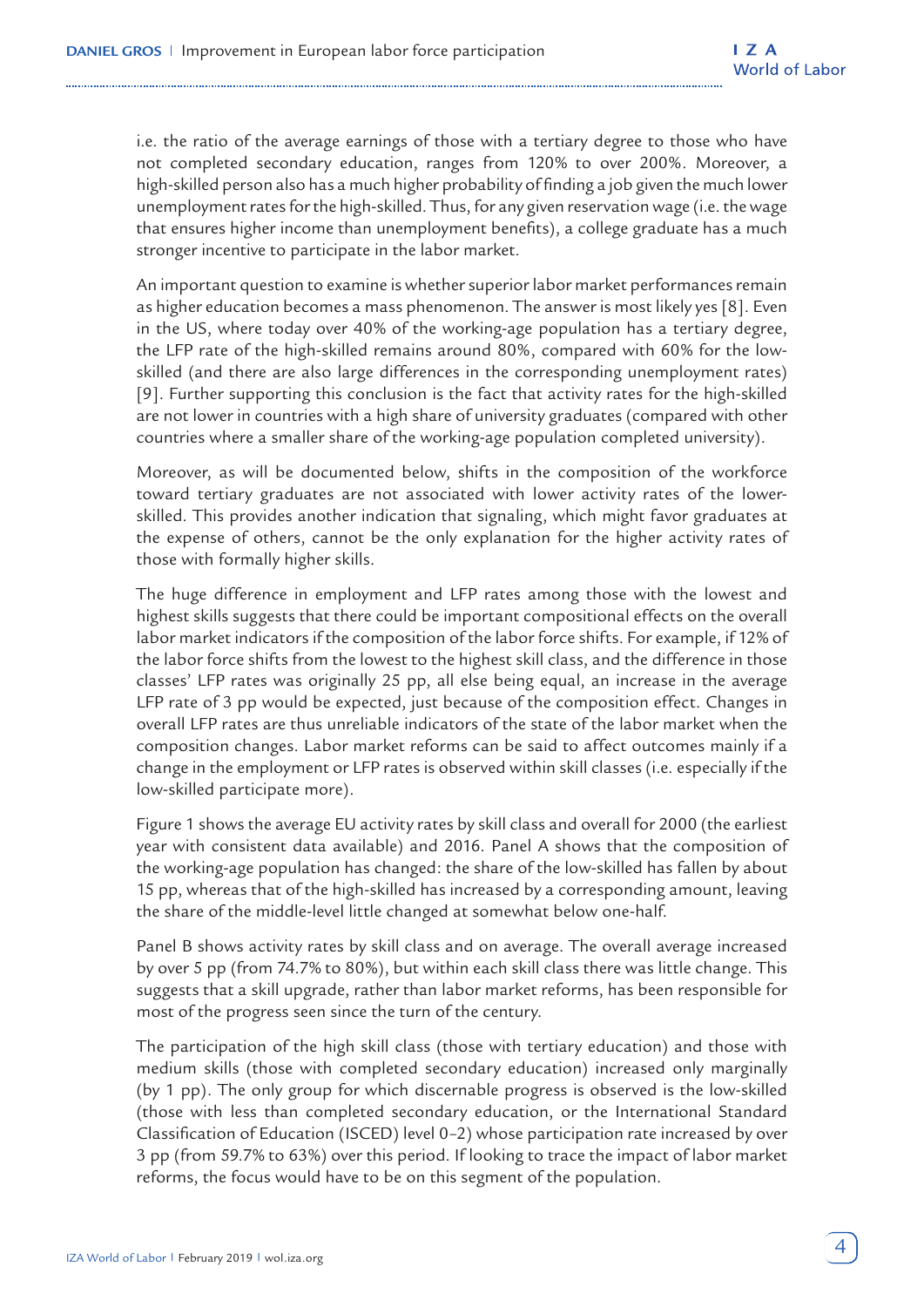

A simple way to disentangle the influence of skill upgrading from all other effects is to compute the overall activity rates that would have resulted if only the activity rates by skill group had changed, but the composition of the labor force had remained unchanged. Weighting the 2016 activity rates with the 2000 skill composition yields an average activity rate of 76.5%. This implies that improvement in the composition of the European labor force contributed an additional 3.5 pp.

The actual changes in the composition of the working-age population correspond roughly to the numerical example given above: Figure 1 shows that between 2000 and 2016, the share of the low-skilled population fell more than 12 pp. Over this period, the share of those with tertiary education grew by almost exactly the same amount (12.8 pp), and there was also a slight increase in the share of the middle-skilled. This can be characterized as a switch of approximately 12% of the working-age population from lowto high-skilled, with the latter group having an activity rate about 25 pp higher than the former. One would then expect a 3 pp improvement of the activity rate.

This simple examination of activity rates by educational attainment thus suggests that the shift in the composition of the workforce by itself could account for about two-thirds of the overall increase in activity rates in Europe since 2000.

## **Aging**

It is well known that the European labor force is aging. Moreover, the participation rate usually declines with age (after the so-called prime age of about 45 years). This means that, all things being equal, aging would be expected to have a negative impact on activity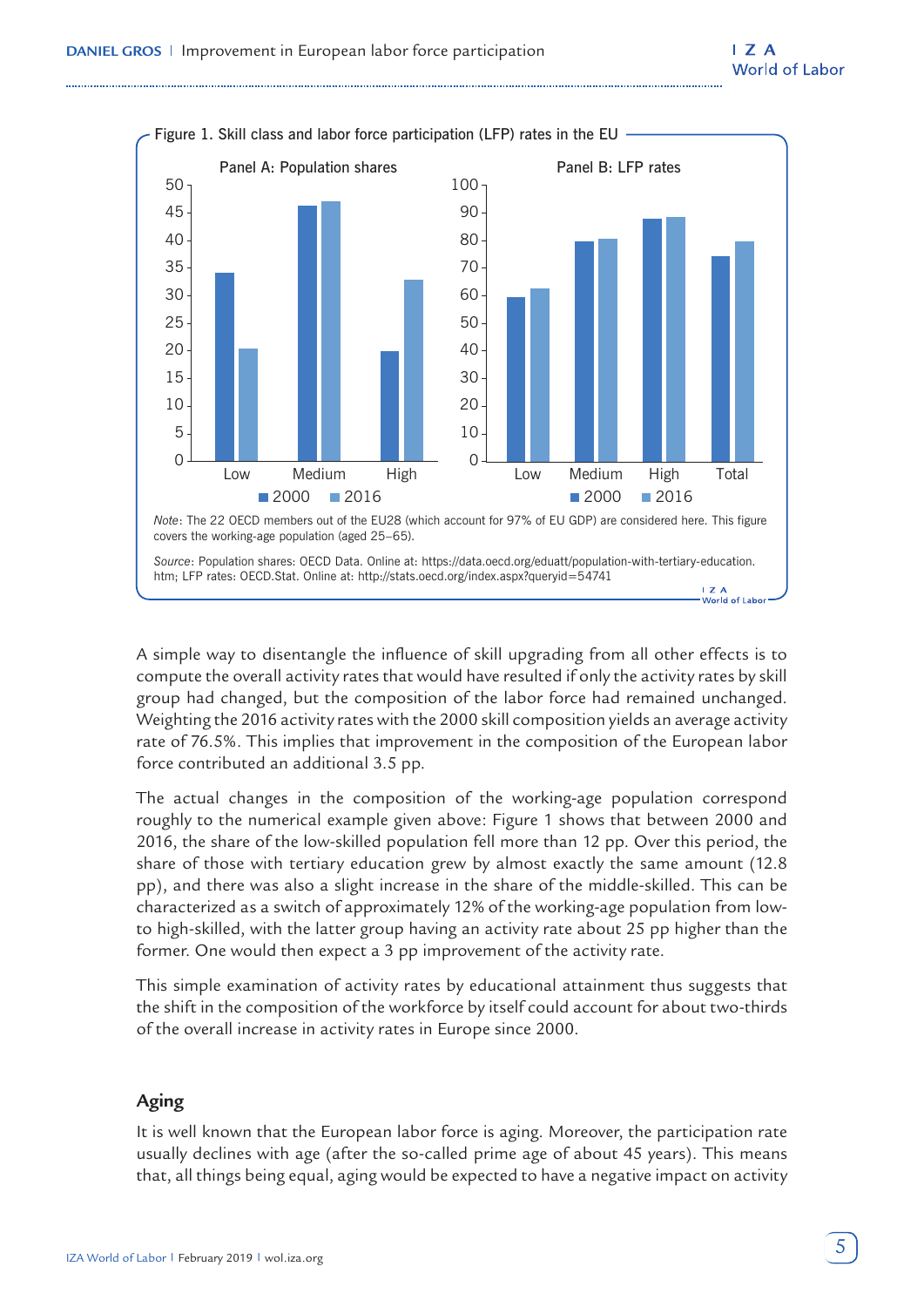rates (and thus on the pool of the working-age population available for the labor market). However, it seems that there is a strong trend in the opposite direction.

As shown in the illustration on page 1, the activity rate has increased considerably over the last 20 years. Figure 2 disaggregates this rate by age, comparing 1995 data with that from 2013 (the last available year with full data). It is apparent that overall LFP rates are very high between the ages of 25 and 45–50. After that age, the rates fall off quickly, but how quickly has changed substantially over the last 20 years: the difference between the curves from 1995 and 2013 is rather small until about 45 years of age, and then widens rapidly. This implies that the most significant change from 1995 until 2016 has been the attachment of the elderly to the workforce, as evidenced by the almost 20 pp increase for those between the ages of 55 and 64. The key question is now: what were the reasons behind this change?



## **Do reforms matter?**

The fact that employment and activity rates vary systematically with education levels suggests that the success of reforms should be measured, not by the overall employment and activity rates, but rather by how these indicators have changed for each specific skill class.

Figure 1 shows this for the total working-age population, aggregating all age groups. The main message is that the overall increase in activity rates observed over the last ten years for the EU28 (2.8 pp) is much larger than the improvement observed within most skill groups. The only skill class for which a significant increase in activity rates is actually observed is the low-skilled one. This should be seen as a success, since the purpose of most labor market reforms is to improve the participation of this group. However,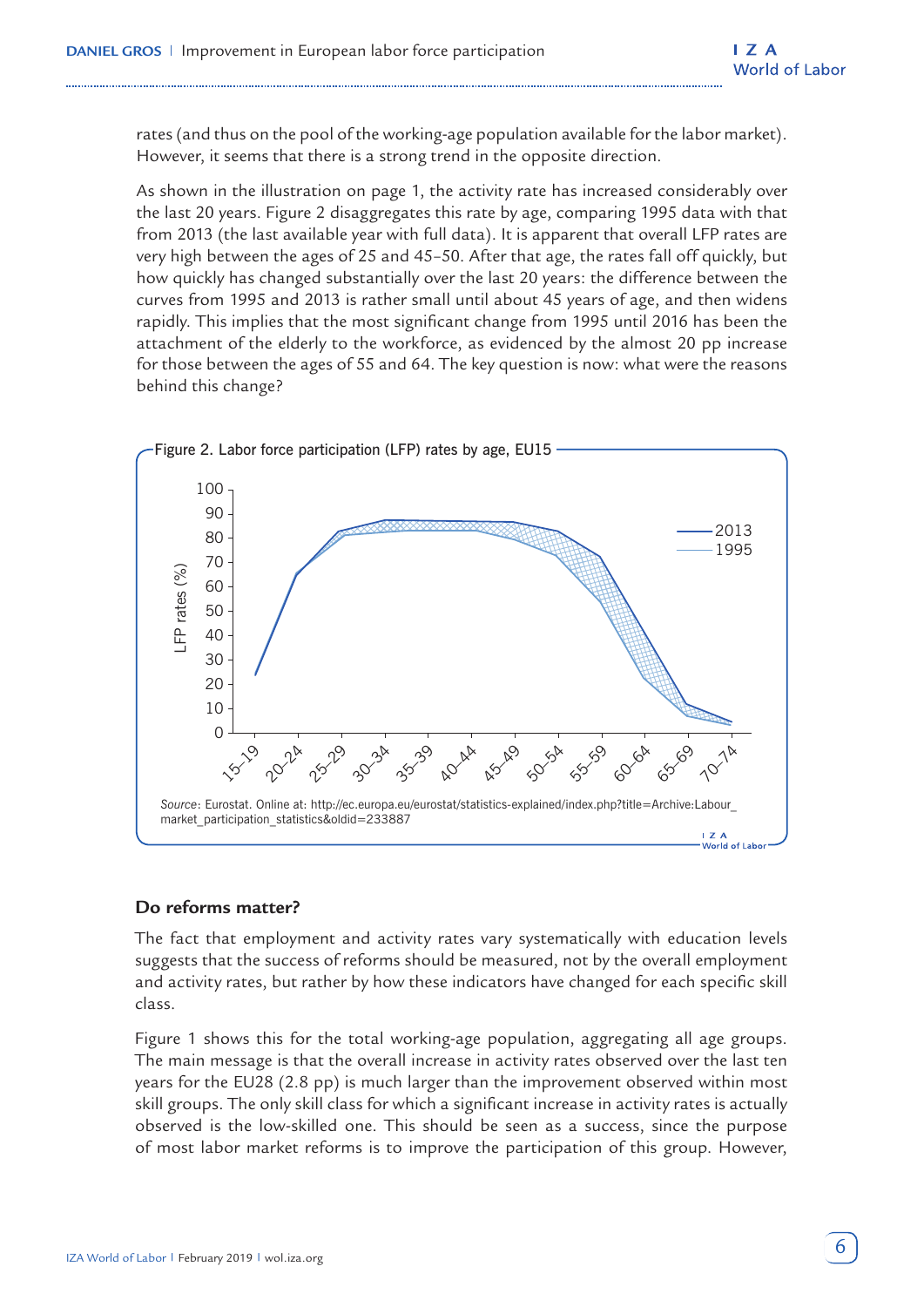Figure 2 suggests that the improvement of participation rates has been concentrated among the elderly. Hence, it is useful to analyze to what extent there has been an improvement in the activity rates by skill class and age group.

The following discussion concentrates on the older cohort of workers (aged 55–64) and on the subgroup of the low-skilled (compared to the overall cohort).

The European Commission has argued that the effectiveness of recent labor market and pension reforms enacted by euro area countries under financial stress can be seen via the increase in LFP rates among the elderly (aged 55–64) [1]. This is partially confirmed by the data. The activity rates of the those aged 55–64 in the EU reached almost 60% in 2016, from about 40% in 2003, as shown by the vertical bars in Figure 3, which increase by about 1 pp per year.

Moreover, the figure reveals a considerable amount of convergence within the EU (see [10] for an analysis of the US case, which is quite different). This implies that the change in the LFP of the elderly was a broad movement, and that those countries where the activity rates of the elderly were lowest in 2003 improved the most over the next ten years.

A key question is thus: Is the improvement in overall participation rates due to reforms or to the composition effect? Given that the educational profile of the elderly is changing quickly, their LFP rates should be viewed by education level with a special focus on the subgroup of the low-skilled (compared to the overall cohort). This is done in Figure 3, which shows that there has been considerable improvement in the activity rates of this "marginal group" of low-skilled elderly as well. However, their activity rate remains much lower than the area-wide average for all age groups; and the 15 pp increase from 2003 to 2016 was less than that of the total (which was almost 20 pp).

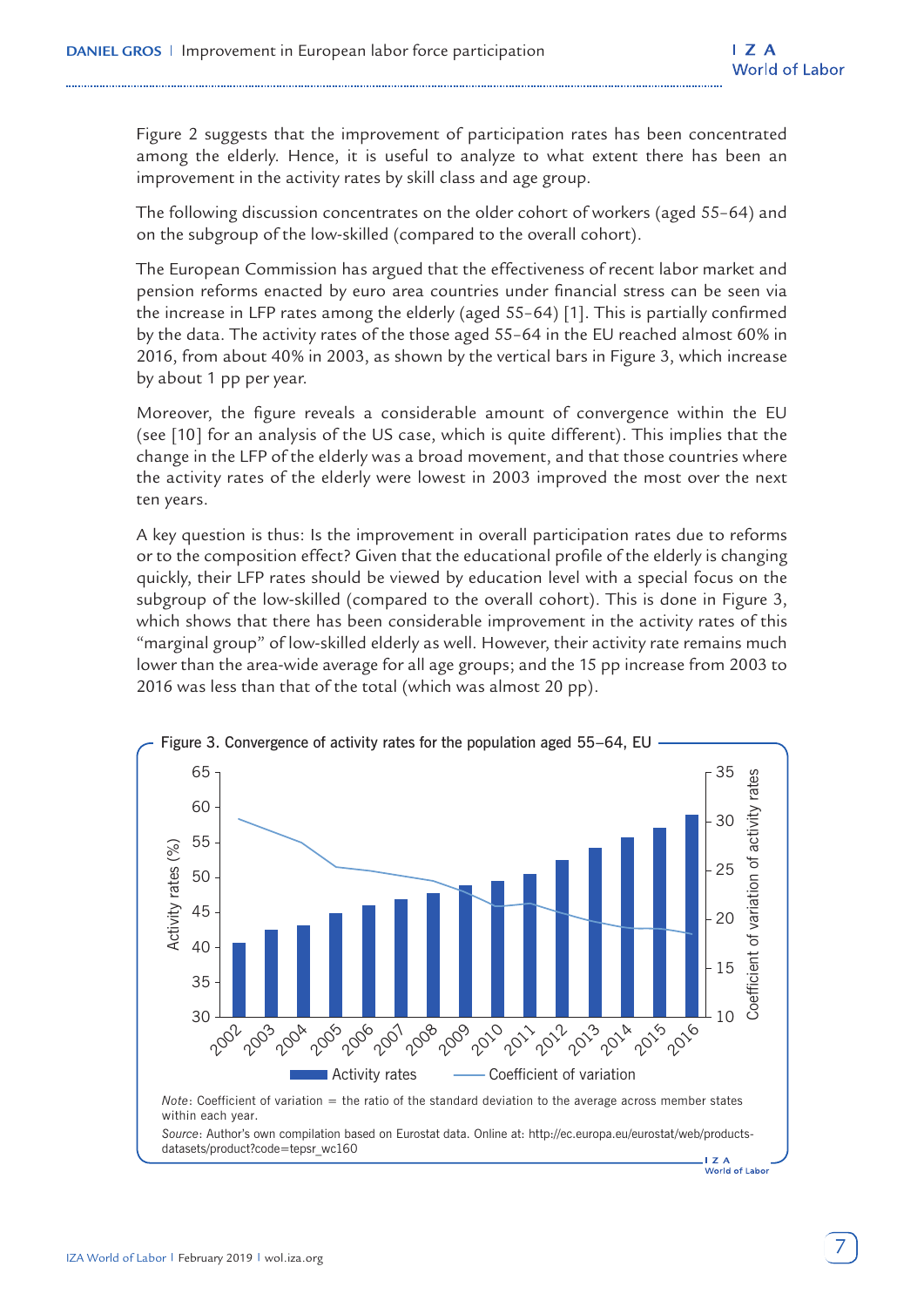The convergence of activity rates for the low-skilled elderly has also been strong, as evidenced by the steep fall of the coefficient of variation. Overall, the activity rate data on the low-skilled elderly thus suggest that there has been considerable improvement in their labor market participation, albeit starting from a rather low level. This further suggests that there has been some structural change in the labor market conditions of the elderly, which goes beyond the change in skill composition that affects all age groups.

## **LIMITATIONS AND GAPS**

Any analysis of European labor markets has to deal with a host of practical data issues. Different countries can display quite different patterns, not only because of varied national institutions, but also because the business cycle impacts national labor markets in different ways. The use of multi-country averages to average out these national idiosyncratic elements requires researchers to make difficult choices. For example, countries from Central and Eastern Europe were engaged in a radical process of transition during much of the 1990s. This implies that their pre-2000 data will be affected by different factors than that from the (15) "old" member states. This article has thus concentrated mostly on the advanced EU countries with a settled industrial structure.

This analysis has uncovered some striking developments in LFP patterns. The hypothesis that reforms in individual member countries were the key reason for increases in the participation rates is difficult to reconcile with the gradual and trend-wise increase in the activity rates of the elderly across countries and over time. It is difficult to pinpoint the results of individual labor market reforms because reforms across countries cannot be compared because they usually cover different aspects; and, for each specific country, it is difficult to disentangle the impact of a reform from the business cycle.

# **SUMMARY AND POLICY ADVICE**

European labor markets exhibit important long-term trends which contradict the widely held view that excessive regulation impedes job growth. LFP rates have been increasing for more than 20 years. Moreover, the Great Recession has barely slowed this progress, even though one would expect that such a prolonged period of high unemployment would lead many discouraged job-seekers to abandon the labor market altogether.

The overall increase in activity rates across the EU seems to have two sources. First, the composition of the labor force is changing rapidly, with the share of the lowskilled falling and that of the high-skilled increasing. Given that the latter have much higher employment rates, one would expect average activity rates to increase based solely on this change. Second, there has been an increase in the activity rates of the low-skilled.

The second finding would suggest that labor market reforms have made it more attractive for the low-skilled to enter the labor force. But closer inspection reveals that activity rates have increased mainly for the elderly among the low-skilled. There has been little change in the LFP rates of low-skilled non-elderly adults, and the rates for unskilled youth have actually fallen in some cases [11]. This suggests that pension reforms, in particular changes to early retirement rules, might have been more important than general labor market reforms (such as changing the costs of hiring and firing).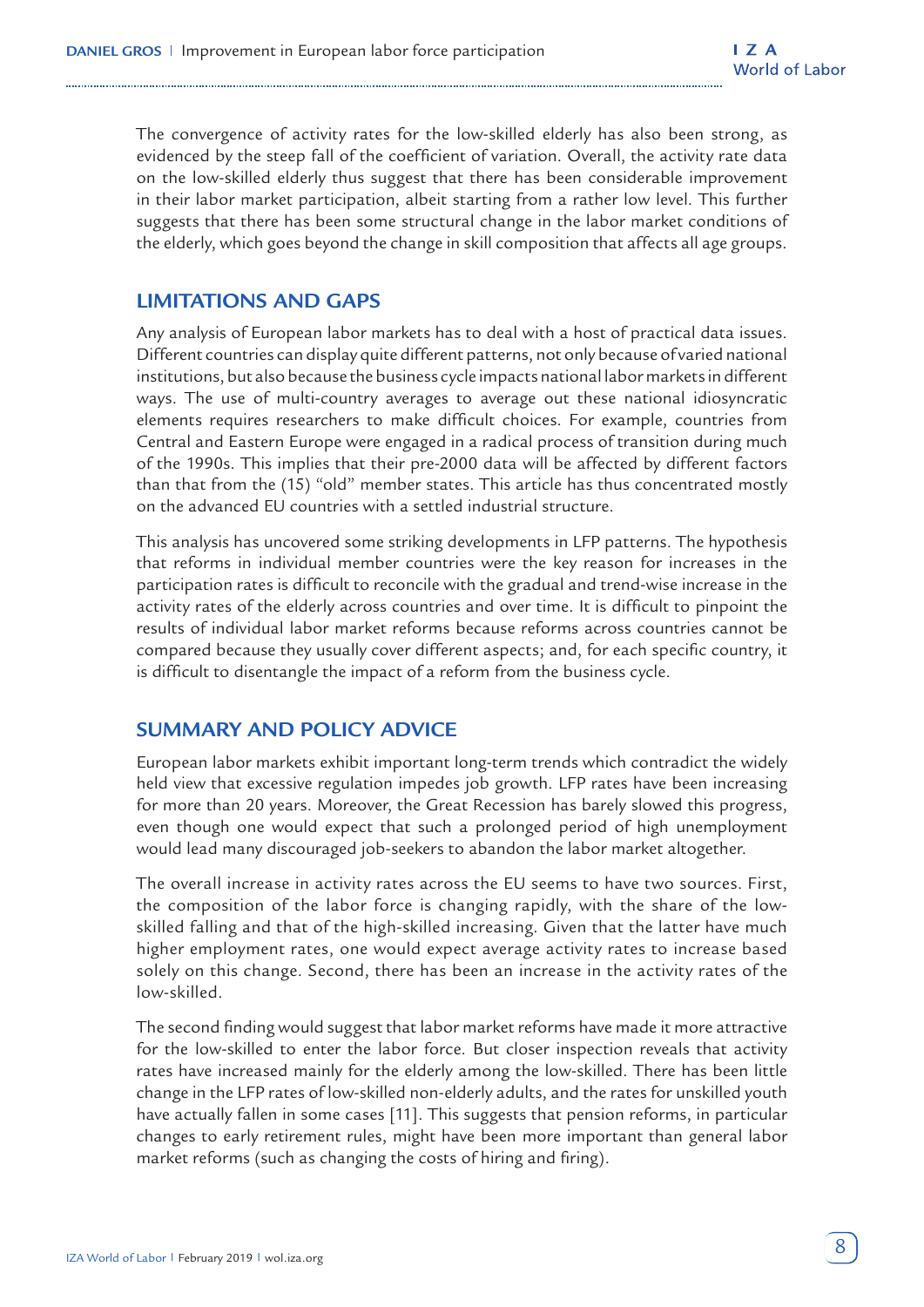Moreover, the increase in elderly activity rates (of all skill classes) has been broad-based and trend-wise. However, with the possible exception of the German "Hartz" reforms, it seems difficult to identify specific reform episodes, whether to pension systems or labor markets, which had an impact on this trend.

Overall, findings suggest that European labor markets are changing, but the main drivers seem to be the "massification" of tertiary education and the tightening of early retirement conditions, rather than reforms of the labor market itself. One corollary of this view is that the ongoing education expansion, especially in Europe's south, should ensure a further increase in employment and participation rates.

## **Acknowledgments**

The author thanks two anonymous referees and the IZA World of Labor editors for many helpful suggestions on earlier drafts, and Matthias Busse and Karolien Lenaerts for excellent research assistance.

## **Competing interests**

The IZA World of Labor project is committed to the *IZA Code of Conduct*. The author declares to have observed the principles outlined in the code.

© Daniel Gros